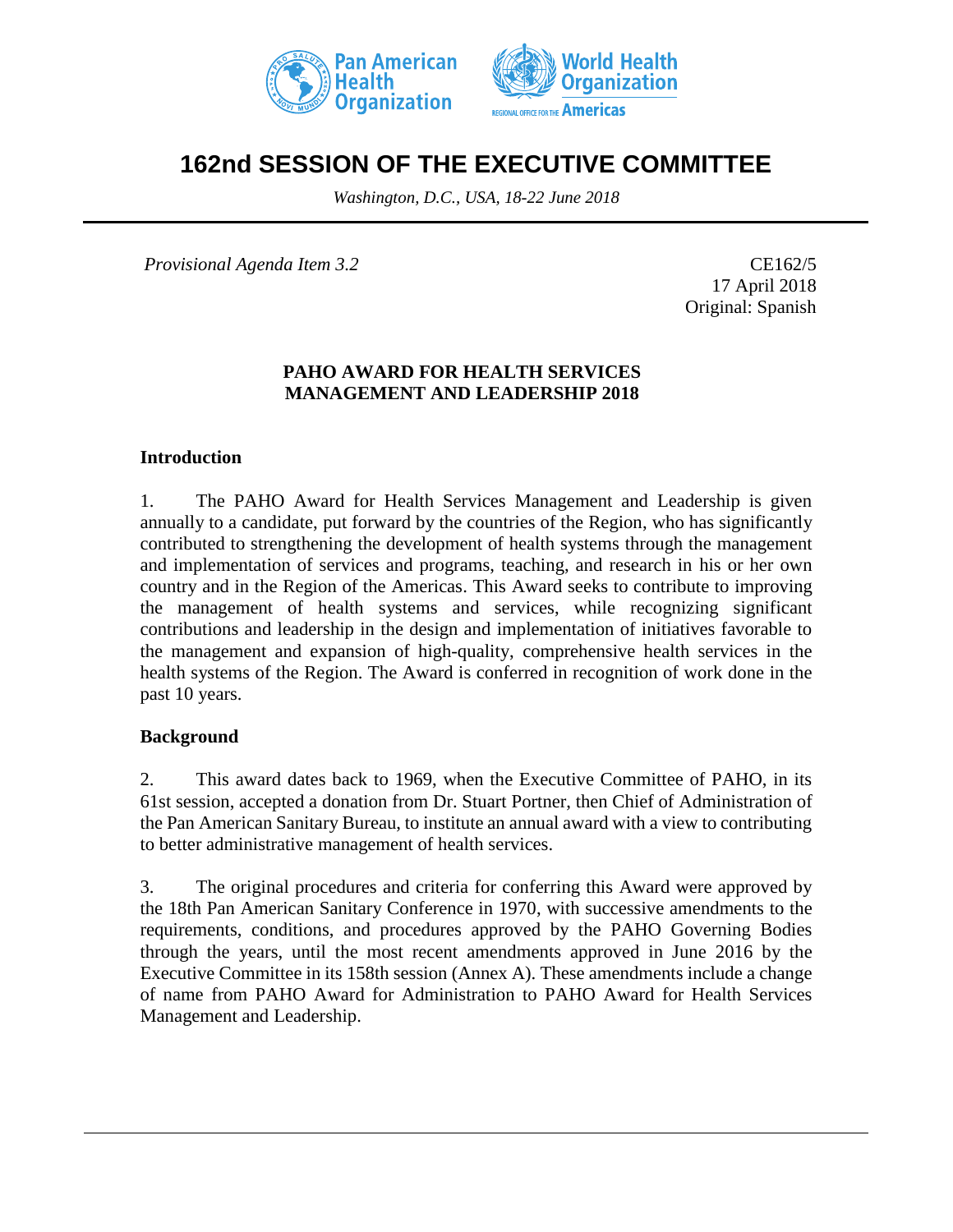4. The Award, currently set at the amount of US\$ 5,000, is granted according to procedures and guidelines approved by the Pan American Sanitary Conference and the Directing Council of PAHO.

5. The Award Committee is made up of the President of the Executive Committee, a principal delegate, and an alternate from each subregion. If there is a vacancy, despite the appointment of an alternate delegate, the President will make the necessary arrangements to cover it. The Award Committee will meet and deliberate on the candidacies alongside the 162nd Session of the Executive Committee in order to select the winner among the candidates proposed by the Member States. The Award will be presented to the winner in a ceremony during the 56th Directing Council in September 2018. Annex B contains the list of recipients in previous years.

| <b>Name</b>                          | Country        |
|--------------------------------------|----------------|
| Dr. Natalia Largaespada Beer         | Belize         |
| Mr. Kim Bautista                     | Belize         |
| Dr. Eduardo Aillon Terán             | <b>Bolivia</b> |
| Dr. Sandra Suiceth Moraga Reyna      | Guatemala      |
| Dr. Guillermo Fajardo Ortiz          | Mexico         |
| Dr. Melitón Arce Rodríguez           | Peru           |
| Dr. Pilar Mazzetti Soler             | Peru           |
| Dr. Gregorio Leopoldo Sánchez Salamé | Venezuela      |

# **Candidates for the Award in 2018**

#### **Action by the Executive Committee**

6. The Executive Committee is requested to examine the report of the Award Committee and consider adopting the proposed resolution in Annex C.

#### Annexes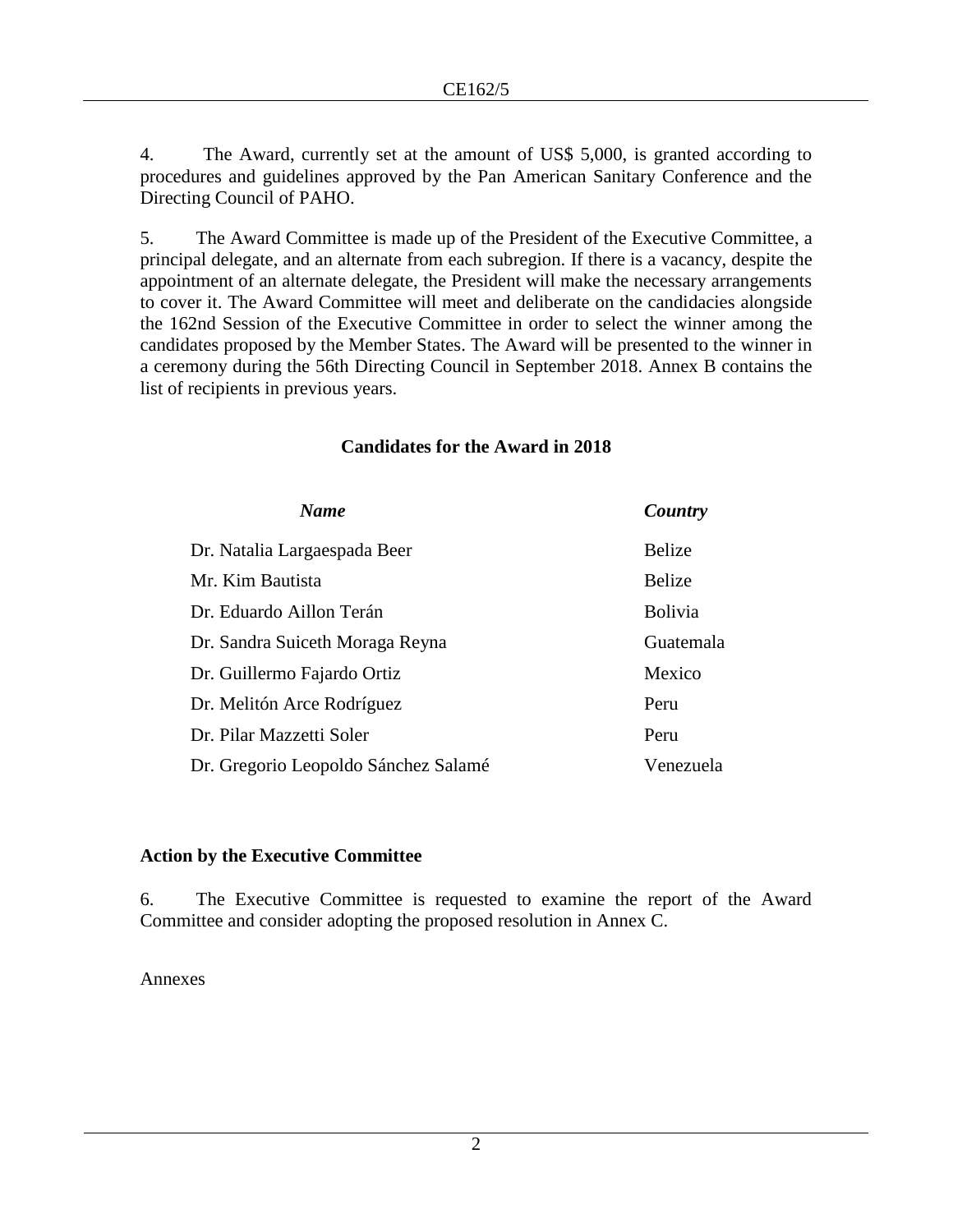### **Annex A**

# **PAHO Award for Health Services Management and Leadership**

# **Procedures**<sup>1</sup>

1. In order to contribute to the improved management of health systems and services, and to recognize significant contributions and leadership in the development and implementation of initiatives that have facilitated the management and expansion of quality comprehensive health services within health systems in the Americas, the Pan American Health Organization is renaming the PAHO Award for Administration as the PAHO Award for Health Services Management and Leadership. The Award will be given annually on a competitive basis and will consist of a diploma and the sum of US\$ 5,000. This sum will be reviewed as appropriate by the Executive Committee on the recommendation of the Director of the Pan American Sanitary Bureau.

2. The Award will be conferred on a candidate who has made a significant contribution in his/her home country and/or throughout the Region of the Americas to improve the development of health systems; the organization, management, and administration of health services; the development of programs, projects, or initiatives that have demonstrated impact on population coverage and access to health services; the expansion of health services to meet the needs of the population, in particular those in situations of greatest vulnerability; the development of quality programs and patient safety programs at the national or institutional level; the organization and management of primary care services at the community level; the development of integrated networks of health services including hospital services; or the production of knowledge and research to achieve change in health service delivery. The Award is conferred in recognition of work completed in the 10 preceding years.

3. Current and former staff members of the Pan American Sanitary Bureau and the World Health Organization are ineligible to be nominated for this Award for activities carried out in the course of their assigned duties in the Organization.

4. The Award Committee will be selected each year during the first session of the Executive Committee and its term will be only for the length of that selection process. The Executive Committee will appoint an Award Committee consisting of the President of the Executive Committee and a delegate and alternate from each subregion. If, despite the appointment of alternate delegates, a vacancy were to occur, the President will make arrangements to cover it. When candidates are submitted from the same Member States represented on the Award Committee, the President of the Executive Committee will designate the alternate delegate from the corresponding subregion.

 $\overline{a}$ 

<sup>&</sup>lt;sup>1</sup> Resolution CE158.R14 [2016].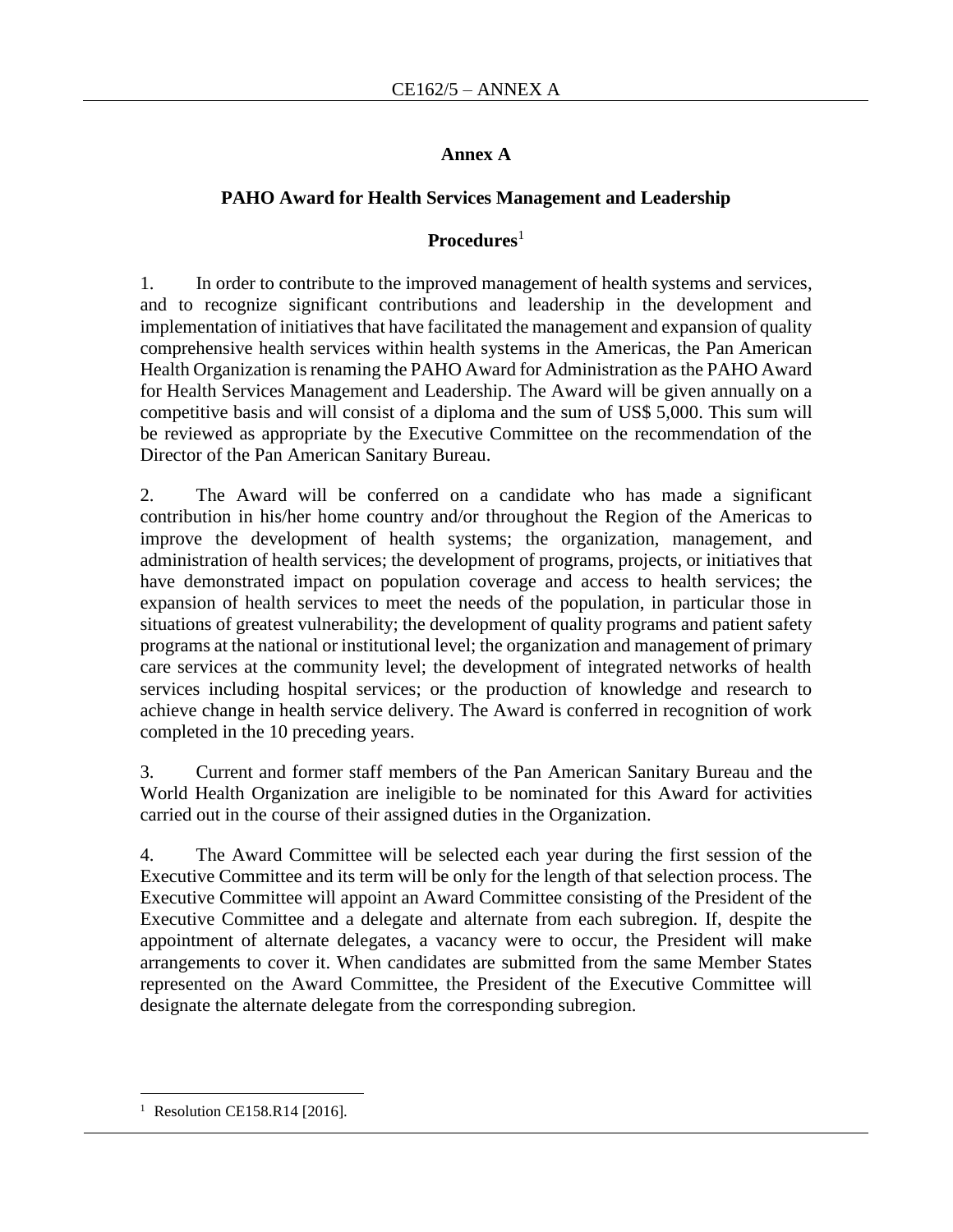5. The Director of the Pan American Sanitary Bureau will invite Member States to submit no more than two nominations for the Award. The Bureau will issue an open call for candidates during the first week of November each calendar year. The names of candidates proposed by each Member State must be received by the Director of the Pan American Sanitary Bureau no later than 31 March in the year of the Award, together with the candidates' curriculum vitae and the documentation supporting the merits of the candidacy. This documentation will include a brief narrative describing the contribution of the candidate's work in the relevant field (see article 2 above). To facilitate the work of the Award Committee, the required information on each candidate will be presented on the standard form provided by the Pan American Sanitary Bureau and included in the call for candidates. This form and the documentation supporting the candidate's merits must be completed in full, with explicit responses to each of the questions. All documentation must be submitted in original form.

6. Nominations received by the Director of the Pan American Sanitary Bureau after 31 March will not be considered for the Award.

7. The Director of the Pan American Sanitary Bureau will forward to the members of the Award Committee copies of the documentation submitted no less than 45 days before the date of the opening of the June session of the Executive Committee. To support the deliberations of the Award Committee, the Pan American Sanitary Bureau will also provide technical comments and any other information on candidates it may deem relevant to the deliberations of the Award Committee.

8. The Award Committee will meet and deliberate on the proposed candidates and will submit its recommendations during the week of the session of the Executive Committee. At least three members of the Award Committee must be present to make a meeting valid. The deliberations of the Award Committee are confidential and not for discussion outside of the Award Committee. The Award Committee will make a recommendation to the Executive Committee, approved by a majority of members present. The Executive Committee will have the final decision on accepting or rejecting recommendations of Award, with the possibility of further deliberations and recommendations by the Award Committee.

9. Candidates not elected may be renominated, following the procedure described above.

10. The winner of the Award will be proclaimed during the Directing Council or the Pan American Sanitary Conference.

11. The Award will be presented to the successful candidate during the appropriate meeting of the Directing Council or the Pan American Sanitary Conference. The cost of his or her travel will be paid by the Pan American Sanitary Bureau, which will make such arrangements in accordance with PAHO's rules and regulations.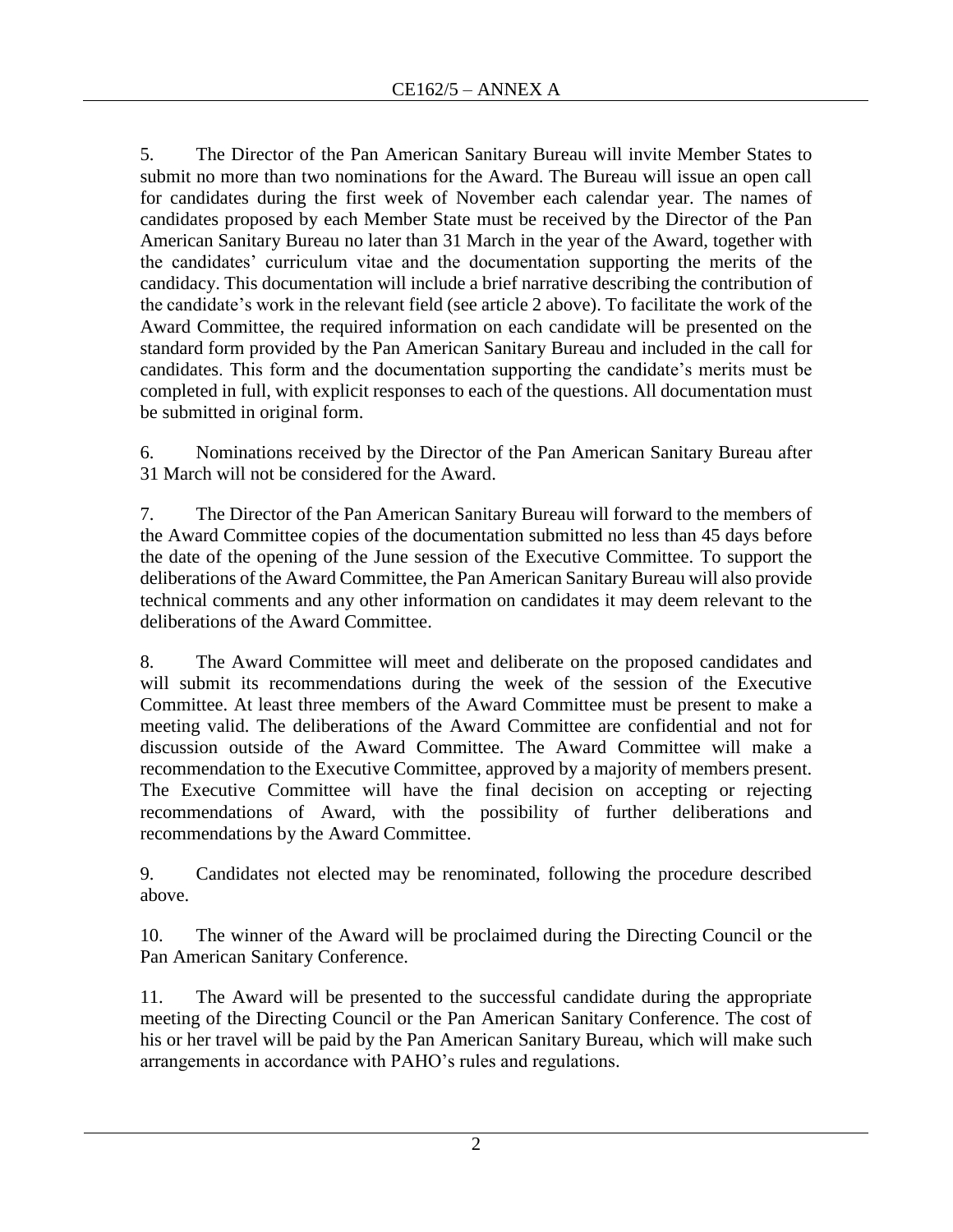- 12. When such presentation is not practicable, alternatives will include:
- a) receipt of the Award at the Directing Council or the Pan American Sanitary Conference by a member of the delegation of the recipient's country, on his/her behalf;
- b) presentation in the home country by the PAHO/WHO Representative on behalf of the Director of the Pan American Sanitary Bureau.

13. Whatever method is used to present the Award, it will be accompanied by appropriate publicity issued to the news media, both by the Pan American Sanitary Bureau and the government concerned.

14. These procedures may be reviewed by the Executive Committee at any time, as deemed appropriate in light of acquired experience. Proposed amendments must be approved by the Executive Committee and transmitted to the Directing Council or the Pan American Sanitary Conference for its information.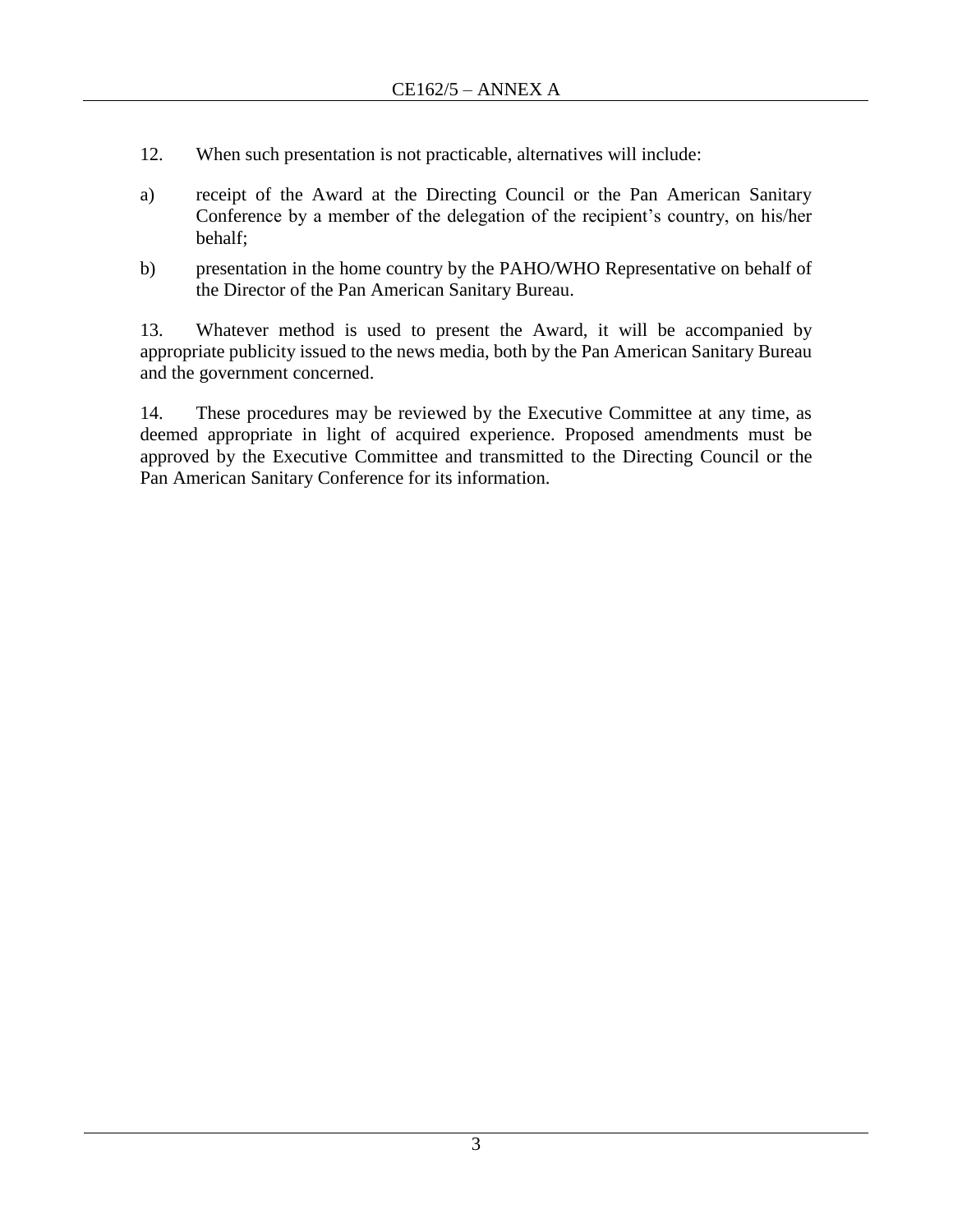#### **Annex B**

#### **PAHO Award for Health Services Management and Leadership**<sup>1</sup>

#### **Recipients in Previous Years**

- 2017 *Dr. Stella Bolaños Varela* (Costa Rica). For her outstanding professional career and her contributions to the quality and management of health services at the national level. Dr. Bolaños Varela is recognized for her outstanding contributions to public health in the field of health education and health management in the older adult population.
- 2016 *Dr. Pastor Castell-Florit Serrate* (Cuba). For his commendable contributions to public health, reflected in his leadership in the management and administration of the National Health System of Cuba. Dr. Pastor Castell-Florit Serrate is recognized for his professional trajectory and his contributions to research and teaching on the administrative management of health systems, as is corroborated by the positions he has held and his numerous publications in national and international journals.
- 2014 *Dr. Miguel Ángel Lezana Fernández* (Mexico). For his distinguished career and his contributions to health services administration as a manager and leader, corroborated by the academic and administrative positions he has held; his large number of publications in national and international journals; his outstanding contributions to medical education; and for his significant contributions to the International Classification of Diseases (ICD).
- 2012 *Dr. Aron Nowinski* (Uruguay). For his contributions to the promotion of public health and health services administration; his extensive public health teaching career; his work to systematize and disseminate medical information; and his leadership in the development of the strategy for the Latin American Network of Health Sciences Information and the Program for Selective Dissemination of Information.
- 2011 *Dr. John Edward Greene* (Guyana). For his contribution to the development of the health sector and human resources in the Caribbean Community (CARICOM), and for his mobilization of political commitment to achieve meaningful outcomes on a broad range of priority public health issues, including the establishment of the Pan Caribbean Partnership against HIV/AIDS (PANCAP).

 $\overline{a}$ 

<sup>1</sup> In accordance with Resolution CE158.R14 [2016], this award, previously called the PAHO Award for Administration, became the PAHO Award for Health Services Management and Leadership, starting in 2017.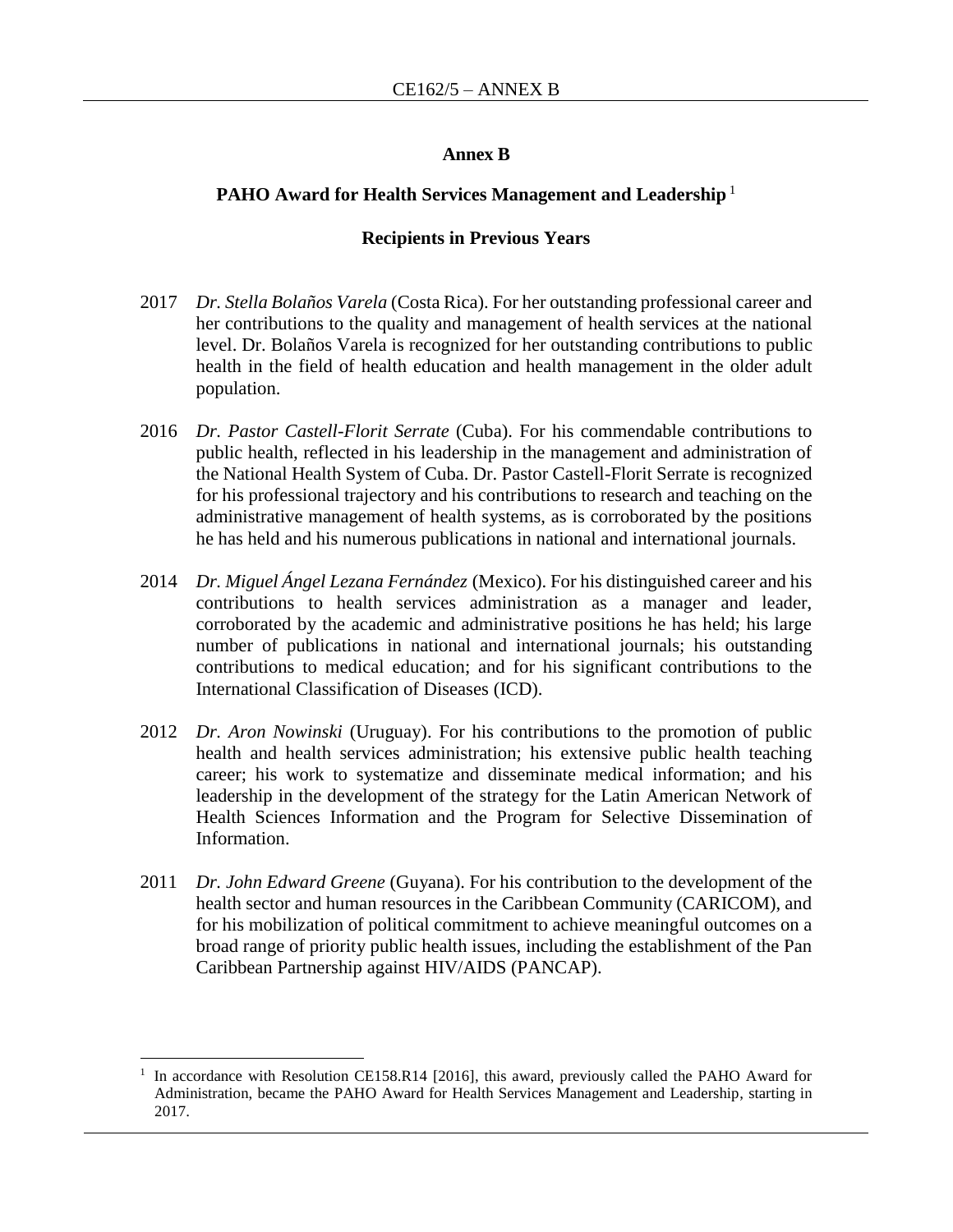- 2010 *Dr. Elsa Yolanda Palou* (Honduras). For the national and subregional impact of her administrative, medical, teaching, and research activities on the quality of care to patients with communicable diseases, especially people living with HIV/AIDS
- 2009 *Dr. Merceline Dahl-Regis* (Bahamas). For her contribution to health care management and research, and to medical education in primary health care, as well as for her leadership in institutionalizing public health surveillance across all of the Bahamas and in evaluating and redefining the parameters for the Caribbean Cooperation in Health.
- 2008 *Dr. Hugo Villar Teijeiro* (Uruguay). For his contribution to the improvement of health conditions in several countries of the Americas, the decentralization and development of hospital administration as part of health administration and the development at the regional level of human resources on health services administration.
- 2007 *Dr. Armando Mariano Reale* (Argentina). For his contribution to the modernization of the health and social security systems by fostering integration between the public and private sectors, the creation of networks of providers at the different levels of health care, and the adoption of new models of financing for the public and social security sectors.
- 2006 *Dr. Adolfo Horacio Chorny* (Brazil). For his contributions to development and innovation in the areas of planning, management, and financing of health systems and services at the national and international levels, including his contribution to the development of leadership in public health and health policies through several generations of managers and decision-makers.
- 2005 *Dr. Francisco Rojas Ochoa* (Cuba). For his outstanding contribution, during his professional career, to the development of the Administration of Health Programs and Services in his country, Cuba, and in several countries of the Region of the Americas and, particularly, for his outstanding contribution to the training of various generations of public health leaders and professionals.
- 2004 *Dr. Gastão de Souza Campos* (Brazil). For his outstanding contribution to the transformation of the health care model through the development of a management method that increased the democratization of the services by strengthening the links between services and the users of the Unified Health System (SUS) in Brazil.
- 2003 *Mr. Roy W. Romanow* (Canada). For his outstanding contribution to the development of the Canadian Health System, particularly in the creation of the Saskatchewan Human Rights Commission, and in leading the Commission on the Future of Health Care in Canada. Mr. Romanow is internationally regarded as a leading figure in health policy and administration.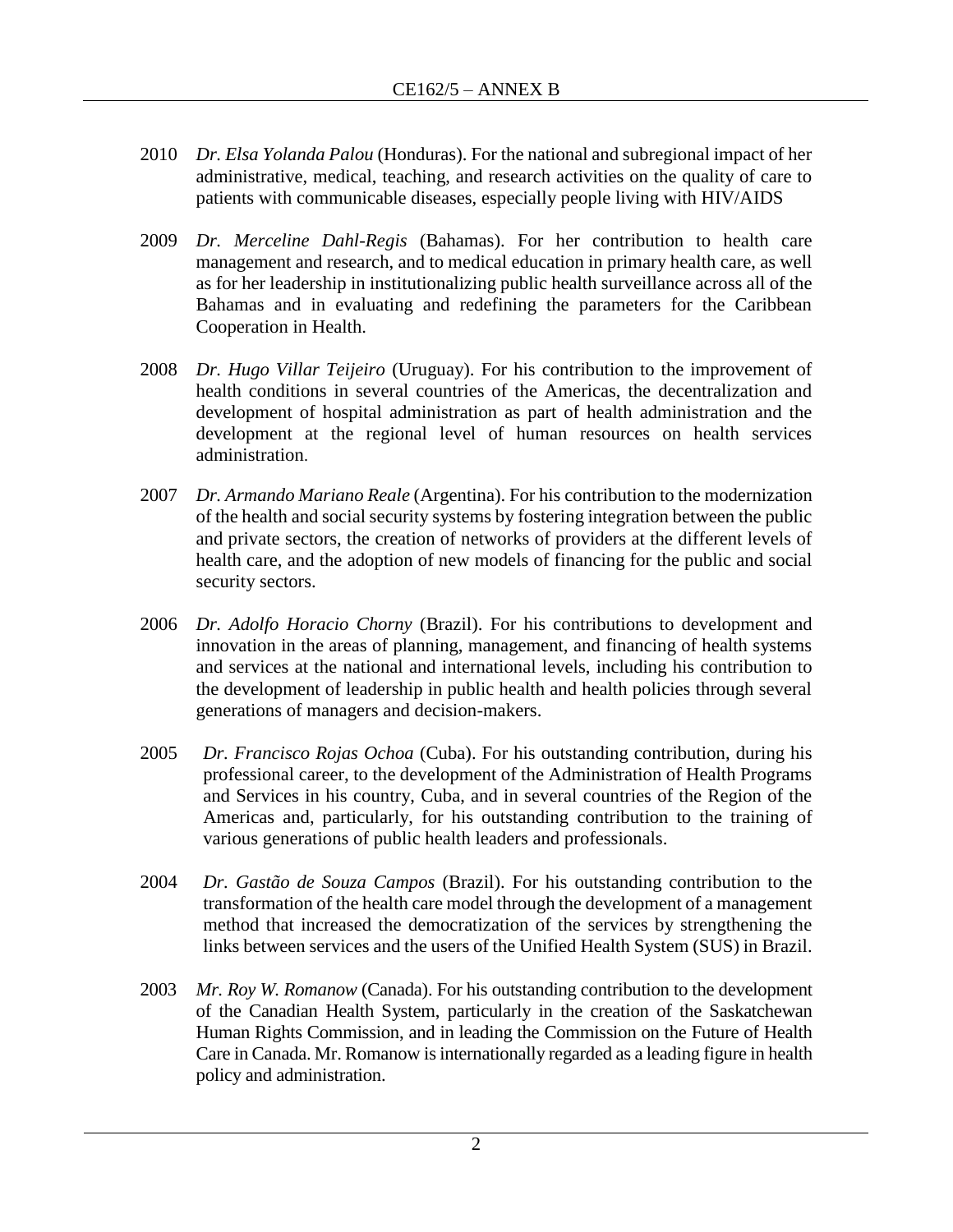- 2002 *Dr. Hugo Mendoza* (Dominican Republic). For his valuable contribution to the improvement of the maternal and child health situation in his country, through the introduction of the public health approach in pediatric care and teaching, and his pioneering efforts in public health research.
- 2001 *Dr. Carlos Gehlert Mata* (Guatemala). For his pioneering contribution to the extension of primary health care in the rural areas of Guatemala during difficult times and circumstances, through the strategy of preparation of mid-level technicians selected from the same local communities.
- 2000 *Dr. Roberto Fuentes García* (Chile). For his long and fruitful efforts in the field of public health administration, focusing particularly on effective management, the quality of care and user satisfaction, and for his important contribution to the national and international literature in these areas.
- 1999 *Dr. Ana Flisser Steinbruch* (Mexico). For her work to transform the network of public health laboratories in her country to support priority health programs, including administration, teaching, and research.
- 1998 *Dr. Christine Olive Moody* (Jamaica). For her contribution to the planning, administration, and leadership of the health services, and her continuous efforts towards the development of primary health care at the regional and global levels.
- 1997 *Dr. Eduardo Bernabé Ordaz Ducungé* (Cuba). For his pioneering efforts in the establishment of rehabilitation programs and the humanization of hospital care for persons suffering from chronic mental illness.
- 1996 *Mrs. Michaela M. Storr* (Bahamas). Hospital Chief Administrator. Health Services Administration (HSM, AHSM). For her work at the grassroots level in developing an integrated local health system and for the introduction of innovative systems for the management of hospitals.
- 1995 *Dr. Hipólito Vergara Muñoz* (Chile). Medical Comptroller, Committee on Preventive Medicine and Disability. For his pioneering work in the field of community medicine and primary health care, particularly in rural areas.
- 1994 *Dr. Zilda Arns Neumann* (Brazil). Director of the Division of Maternal and Child Health, Ministry of Health. For her outstanding work in the administration of programs in a variety of public health fields, particularly maternal and child health, in both nongovernmental and governmental organizations and at state and national levels.
- 1993 *Dr. Georgina Velásquez Díaz* (Mexico). General Coordinator of the Solidarity Program, Mexican Institute of Social Security. For her contribution to the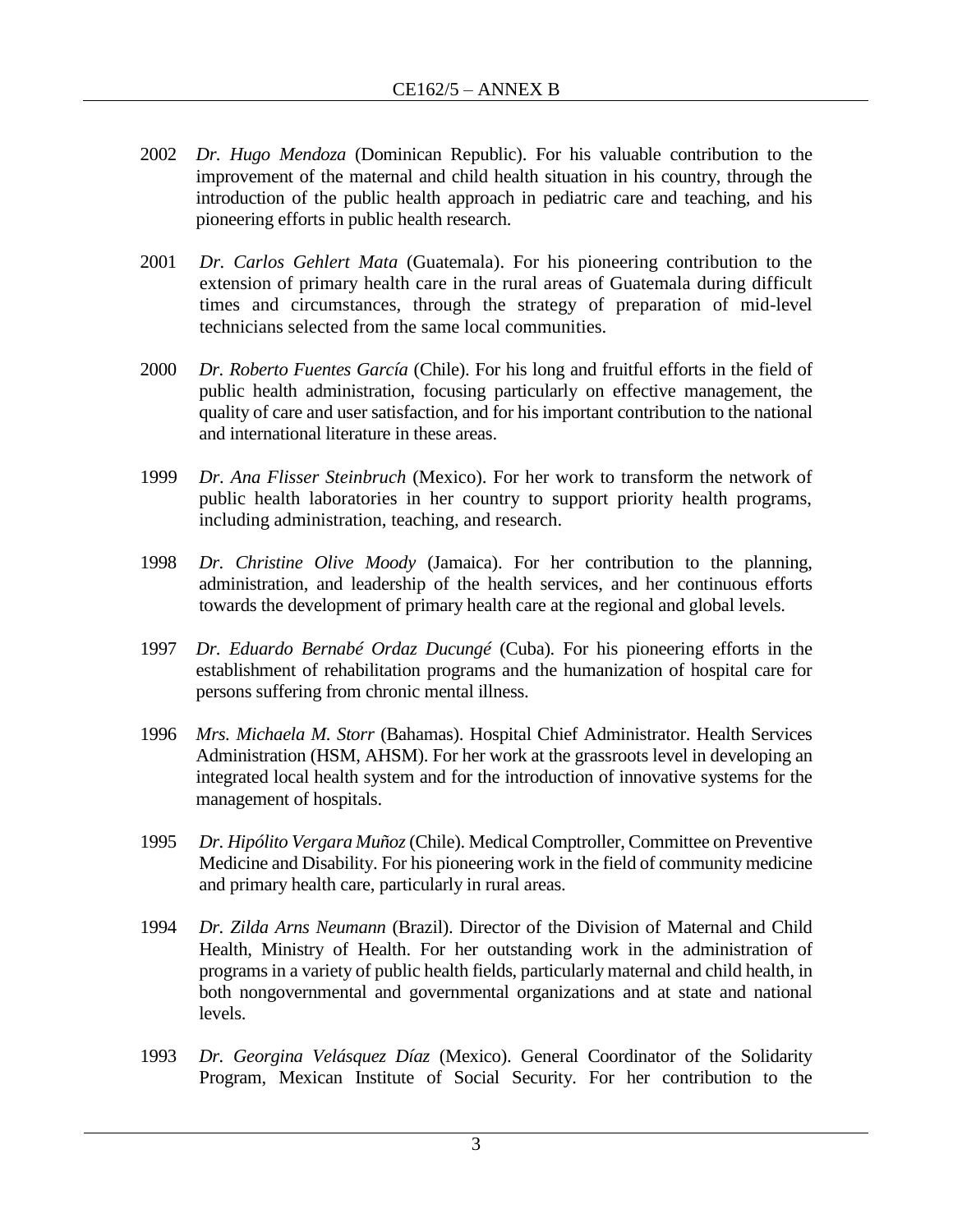organization and consolidation of the administrative infrastructure and health services of the Solidarity Program.

- 1992 *Dr. Desmond O. N. McIntyre* (Dominica). Former Chief Medical Officer, Ministry of Health and Social Security. For his outstanding work in the area of health administration.
- 1991 *Prof. Oscar Mateo de Acosta Fernández* (Cuba). Director, National Institute of Endocrinology, and Professor of Internal Medicine, University of Havana. For his outstanding contributions in health research, teaching, and administration, particularly in the field of endocrinology.
- 1990 *Dr. Pedro Alejandro de Armas H.* (Venezuela). Director of the School of Medicine, Francisco de Miranda University, Coro, State of Falcón. For his outstanding work in the area of health administration.
- 1989 *Dr. David Bersch Escobar* (Colombia). Scientific Director, Foundation for the Development of Health Education. For his outstanding work in research, teaching and management in the area of health administration.
- 1988 *Dr. Guido Miranda Gutiérrez* (Costa Rica). Executive President, Costa Rican Social Security Fund. For his outstanding contribution to administration and teaching in the areas of health and social security.
- 1987 *Dr. John E. F. Hastings* (Canada). Professor of Health Care Administration, University of Toronto. For his outstanding services and publications in the public health field, especially in administration and research.
- 1985 *Dr. Elizabeth Quamina* (Trinidad and Tobago). Chief Medical Officer, Ministry of Health and Environment. For her outstanding work in health planning, administration, and human resources development.
- 1984 *Dr. Manuel Barquín* (Mexico). Professor, School of Medicine, National Autonomous University. For his exceptional contribution to the improvement of the health in Mexico and other countries of Latin America, as well as for his academic achievements in the areas of teaching and research.
- 1983 *Dr. Arnaldo Tejeiro Fernández* (Cuba). Adviser, National Bureau of Statistics. For his contributions and the positive social repercussions of his work as a member of the National Health System.
- 1982 *Dr. Julio César Mérida de León* (Guatemala). Chief, Tuberculosis Division, Ministry of Public Health and Social Welfare. For his work in developing and executing programs for the prevention and control of communicable diseases, and for his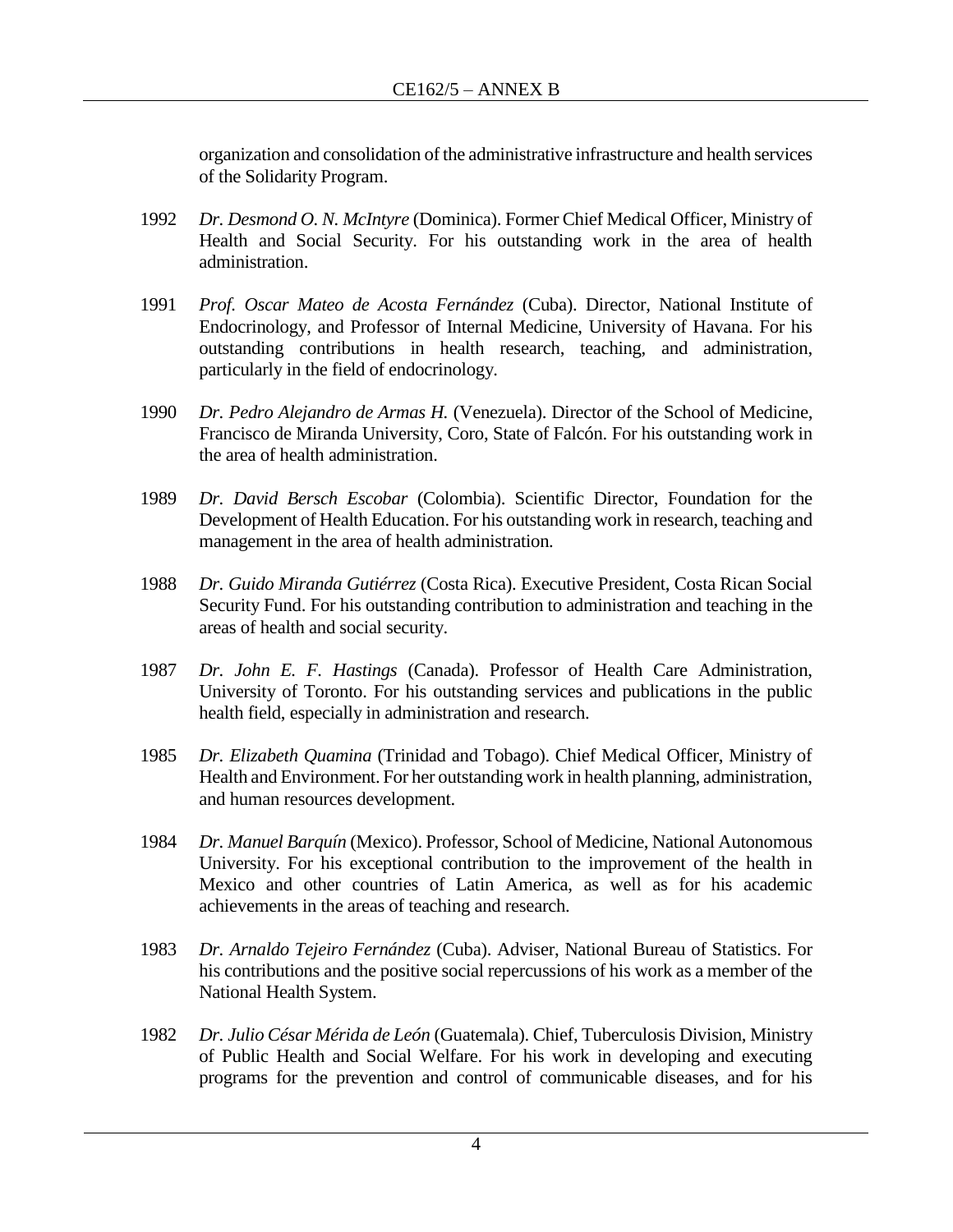influence in strengthening and modernizing comprehensive health services administration.

- 1981 *Dr. Frederick Burns Roth* (Canada). Professor of Health Administration, University of Toronto, and President and Chairman of the Board, Home Care Program for Metropolitan Toronto. For his work in improving the practice and teaching of health care administration, both nationally and internationally.
- 1980 *Dr. Jair de Oliveira Soares* (Brazil). Minister of Social Security, Federal Government. For his contribution to the organization and management of health sector services in his country, at both the regional and the national levels.
- 1978 *Dr. Oswaldo Egas Cevallos* (Ecuador). General Director for Health Planning, Ministry of Public Health. For his work in the administration of health services.
- 1977 *Dr. Roberto Pereda Chávez* (Cuba) (posthumous). Director, Department of International Relations, Ministry of Public Health. For the exceedingly salutary effects of his work on the administration and consolidation of the National Health System.
- 1976 *Dr. Ernani Guilherme Fernandes da Motta* (Brazil). Superintendent of the Health Campaigns Superintendency, Ministry of Health. For his work in administrative management, especially in relation to the meningitis vaccination campaign.
- 1975 *Mr. Dennis Sánchez Acuña* (Costa Rica). Planning expert in the Sectoral Unit, Ministry of Health. For his outstanding contribution in drawing up the National Health Program for 1975-1978, particularly the methods used to improve the development of administrative resources.
- 1973 *Mr. Guillermo Istúriz* (Venezuela). Founder of the hospital administration program and of the courses in this discipline at the School of Public Health. For work in the field of hospital management which is regarded as the basis for the doctrine and practice in this field and as having shaped the modern approach to hospital management in his country.
- 1972 *Dr. Eduardo Zapata Salazar* (Peru). Director of Personnel, Ministry of Health. For his work on the preparation and implementation of a model of a personnel administration system for the health sector in his country.

On the recommendation of the Award Committee, the Award was declared void in 1971, 1974, 1979, 1986, 2013, and 2015 because the nominations did not meet the approved criteria, because only one nomination had been submitted, or because the award was cancelled.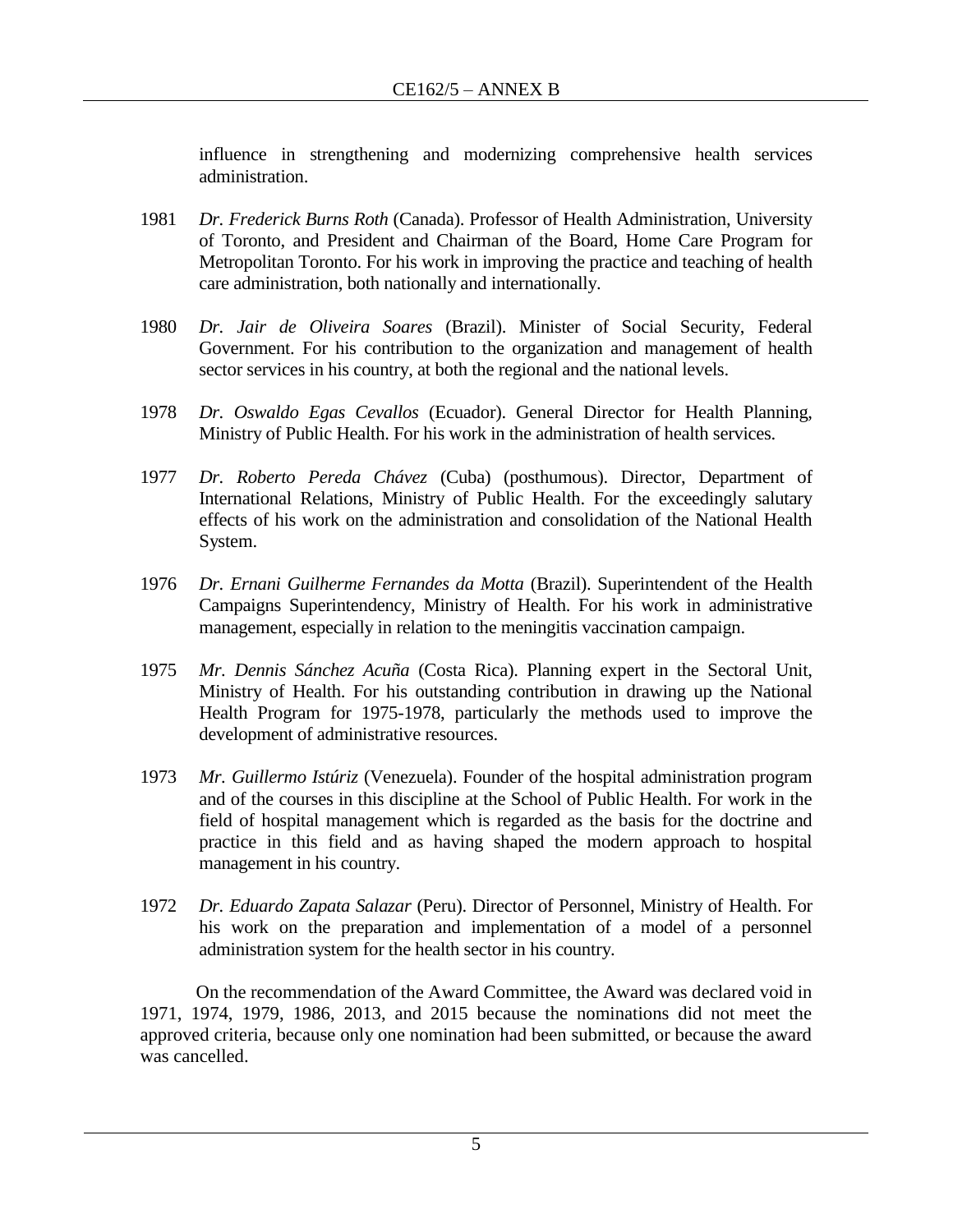



# **162nd SESSION OF THE EXECUTIVE COMMITTEE**

*Washington, D.C., USA, 18-22 June 2018*

CE162/5 Annex C Original: Spanish

# *PROPOSED RESOLUTION*

# **PAHO AWARD FOR HEALTH SERVICES MANAGEMENT AND LEADERSHIP 2018**

#### *THE 162nd SESSION OF THE EXECUTIVE COMMITTEE,*

(PP1) Having examined the *Report of the Award Committee of the PAHO Award for Health Services and Leadership 2018* (Document CE162/5, Add. I);

(PP2) Bearing in mind the provisions of the procedures and guidelines for conferring the PAHO Award for Health Services and Leadership (previously known as the PAHO Award for Administration), as approved by the 158th Session of the Executive Committee  $(2016)$ ,<sup>1</sup>

#### *RESOLVES:*

(OP)1. To congratulate the candidates for the PAHO Award for Health Services Management and Leadership 2018 for their professionalism and outstanding work on behalf of their countries and the Region.

(OP)2. The Award Committee recommended that the PAHO Award for Health Services Management and Leadership 2018 be granted to the contract of the state of  $\sim$ 

, for .

 $\overline{a}$ 

(OP)3. To transmit the *Report of the Award Committee of the PAHO Award for Health Services Management and Leadership 2018* (Document CE162/5, Add. I), to the 56th Directing Council.

<sup>1</sup> The procedures and guidelines for conferring the Award were approved by the 18th Pan American Sanitary Conference (1970) and amended by the 24th Pan American Sanitary Conference (1994), and by the Executive Committee at its 124th (1999), 135th (2004), 140th (2007), 146th (2010), and 158th (2016) sessions.